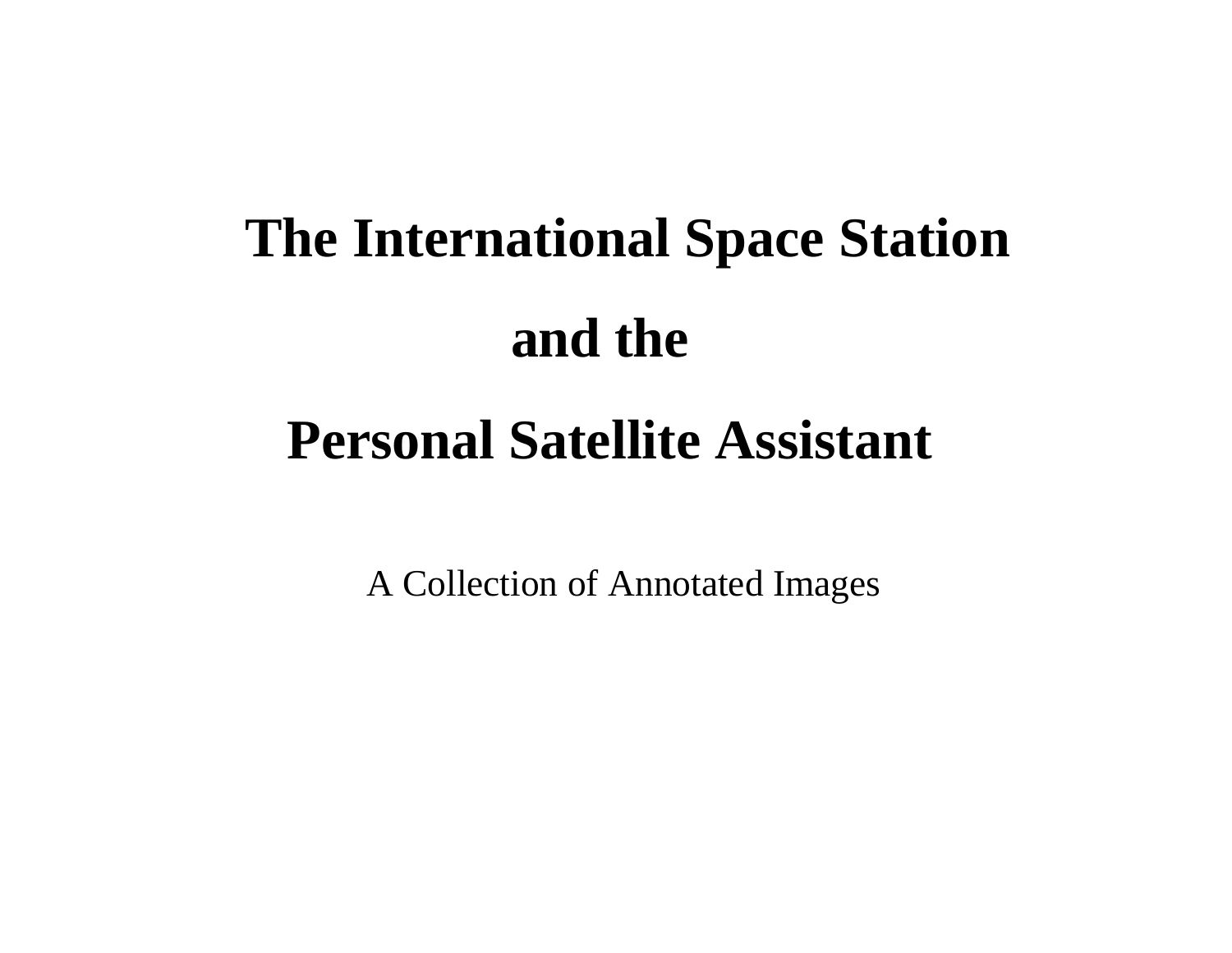

The Russian Proton rocket carries Zarya, the first component of the International Space Station, into orbit on November 20, 1998.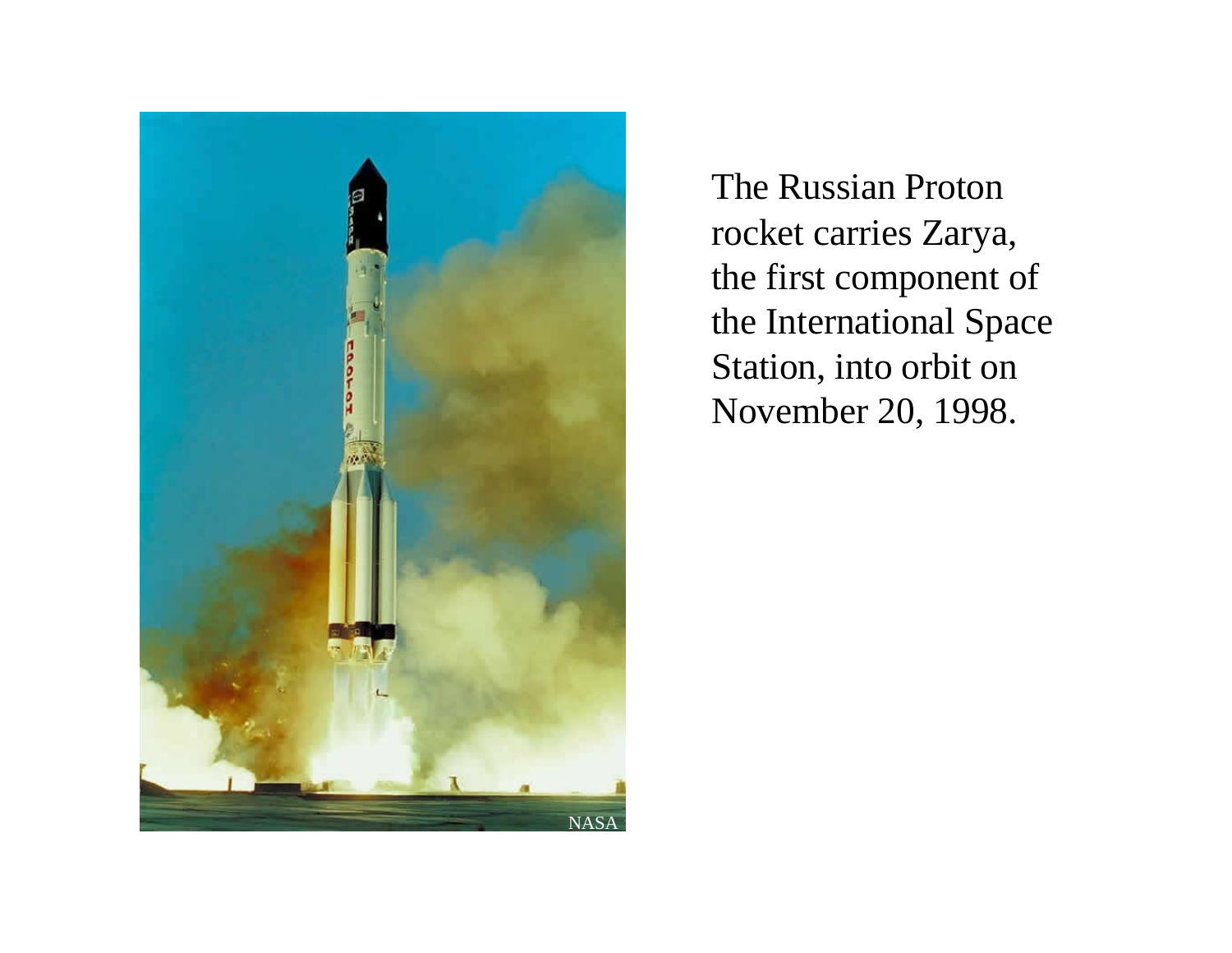Zarya orbited Earth for just two weeks before the next component of the ISS was delivered.

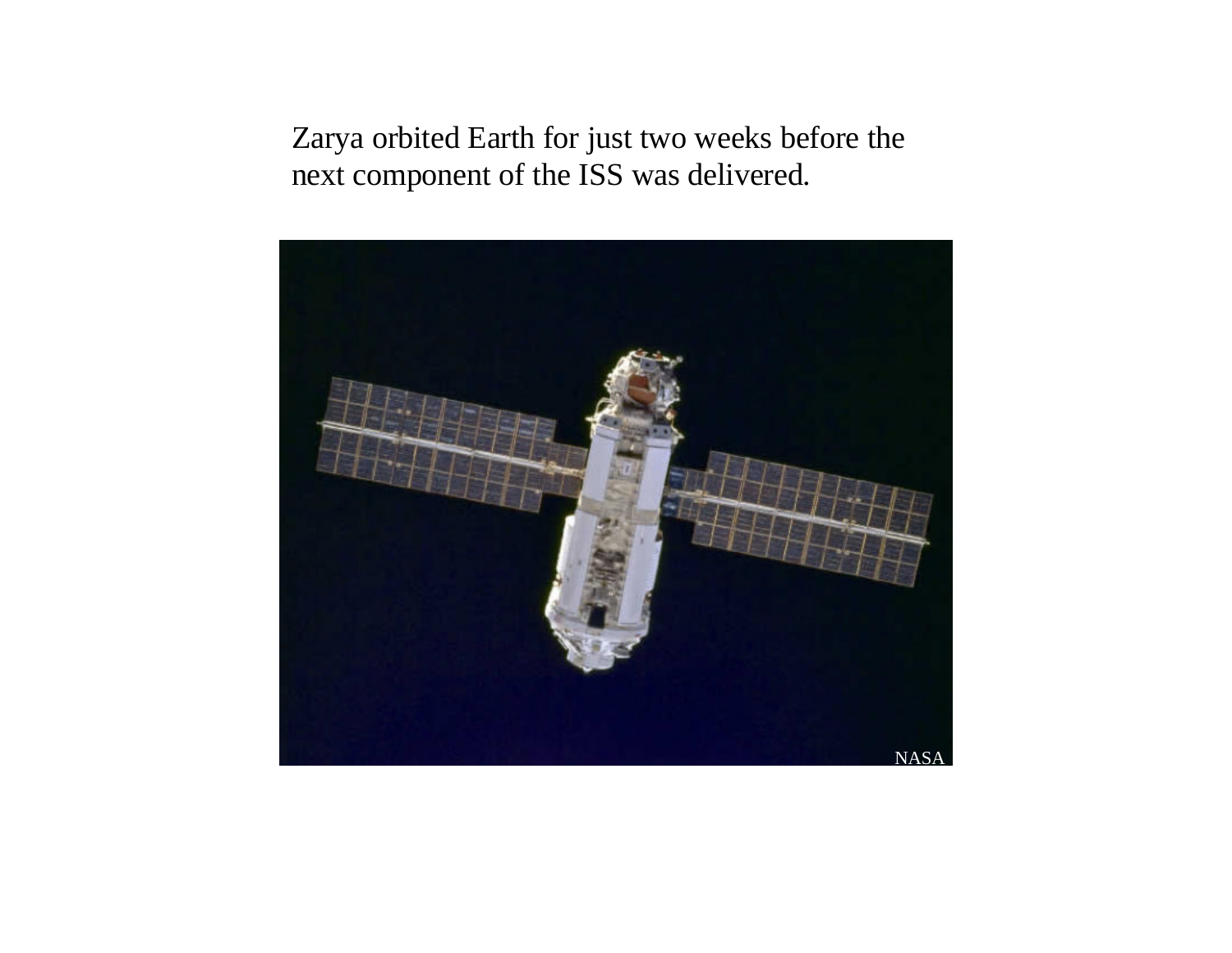The Unity module was carried into orbit by the Space Shuttle Endeavor on December 4, 1998. The ISS was still not ready for occupancy.

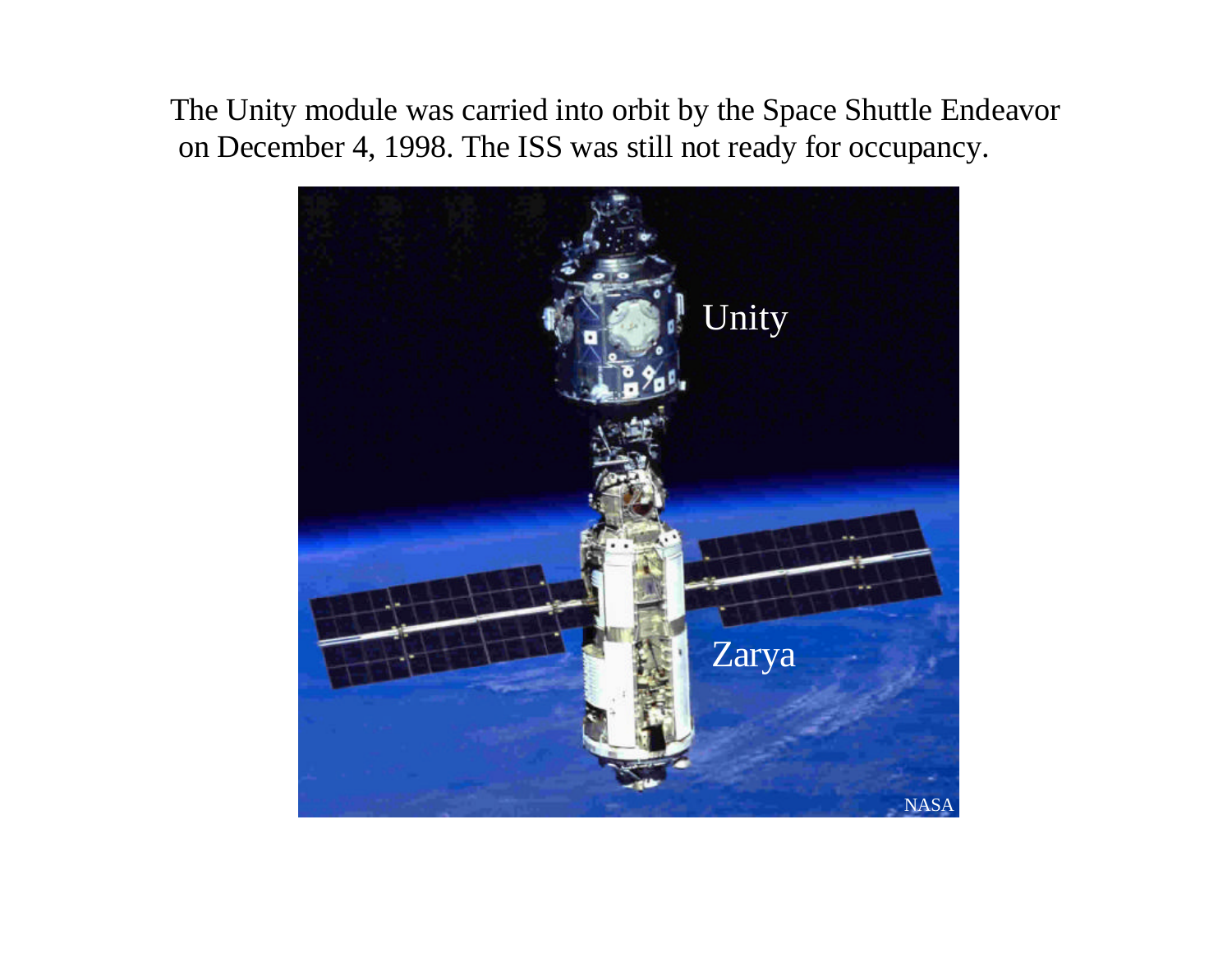The third major component of the ISS-Zvezda-was launched on July 25, 2000. In this photo, the Russian Soyuz spacecraft is docked to Zvezda.

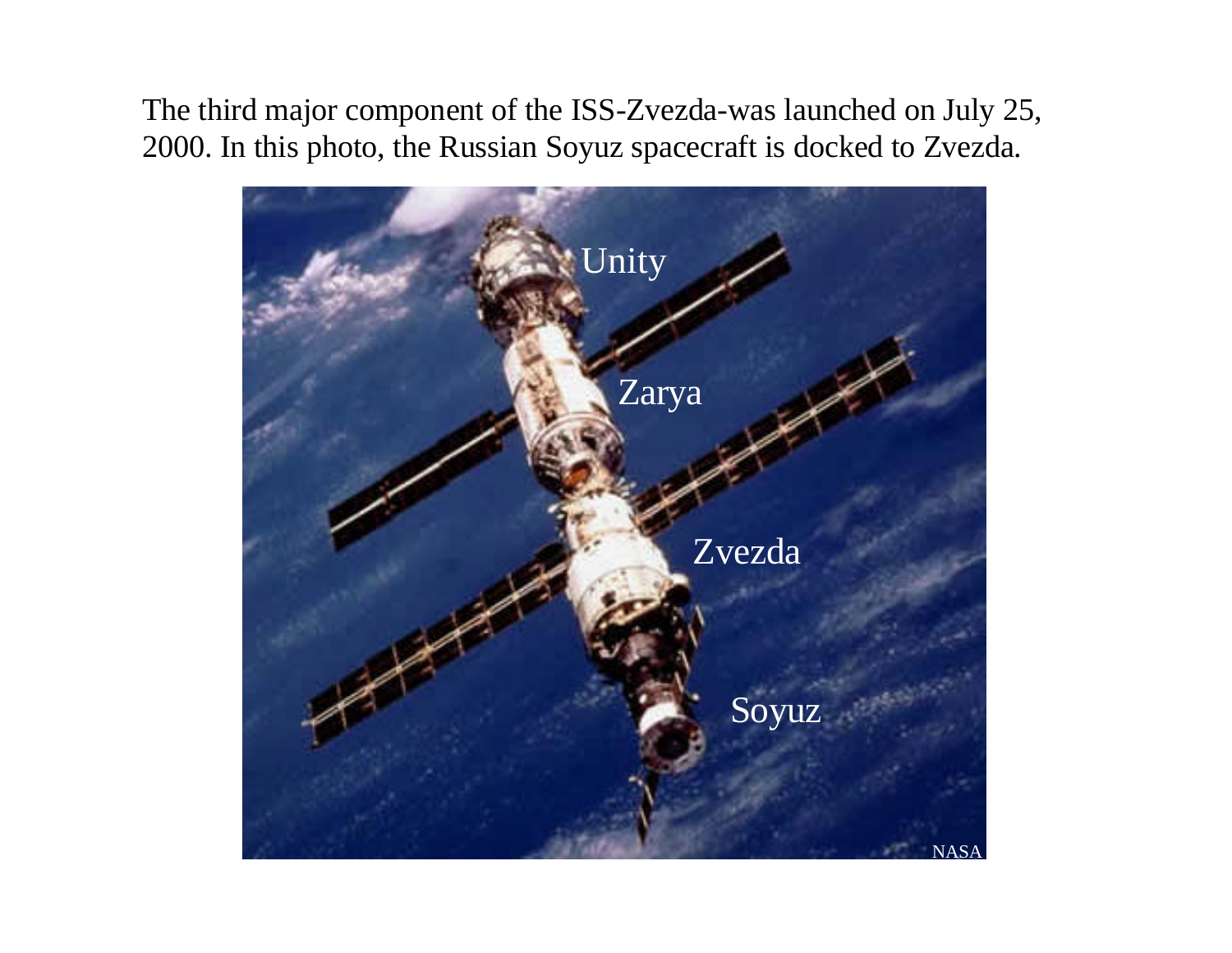Additional components—the first section of a truss and a docking port— were attached to Unity in October, 2000. The first permanent crew moved into the ISS on November 2, 2000.

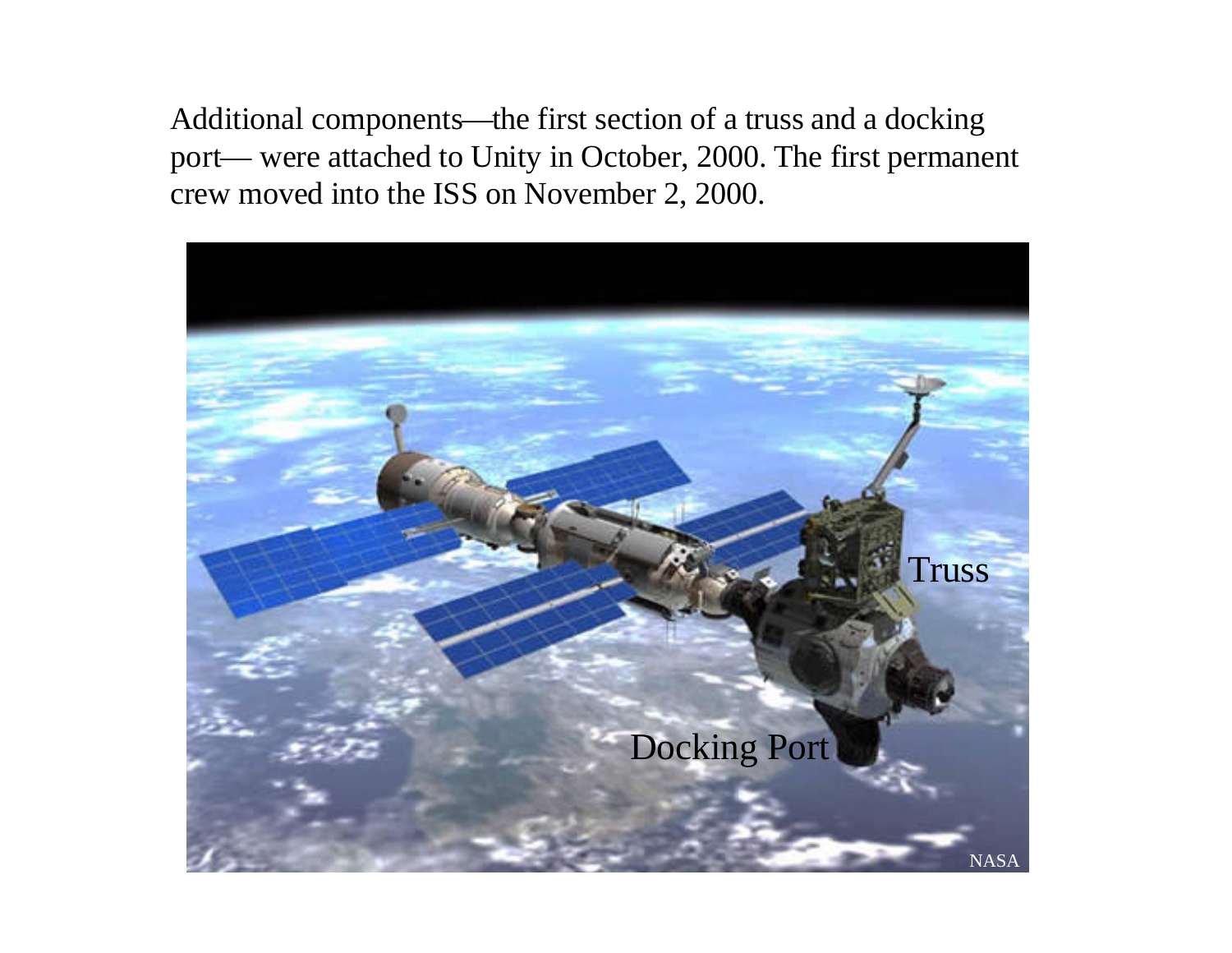This photo of an astronaut inside the crowded Unity module was taken on December 7, 2002.

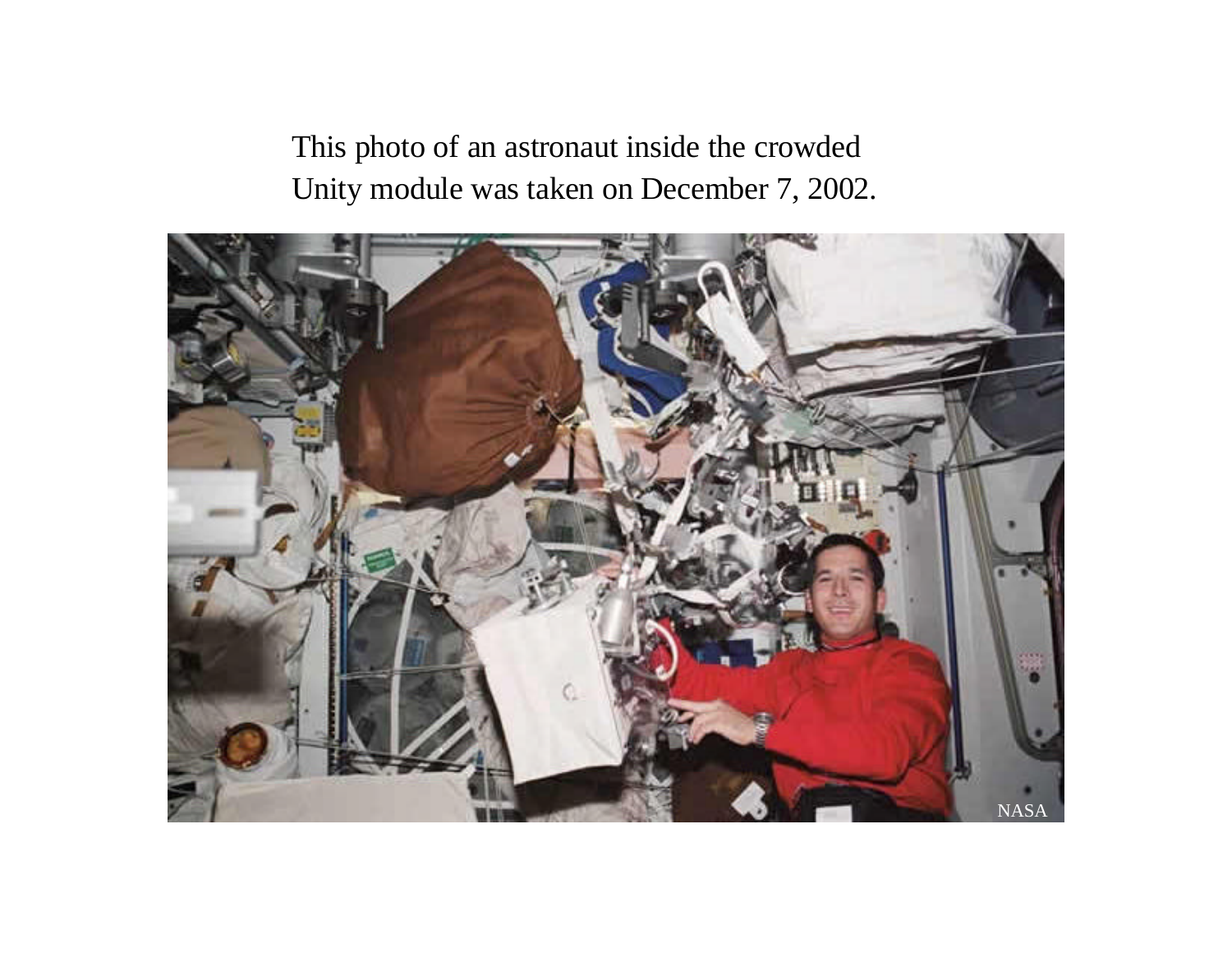Many additional components were added to get the ISS to this stage. This photo was taken on April 17, 2002. The ISS is still only about 50% complete.

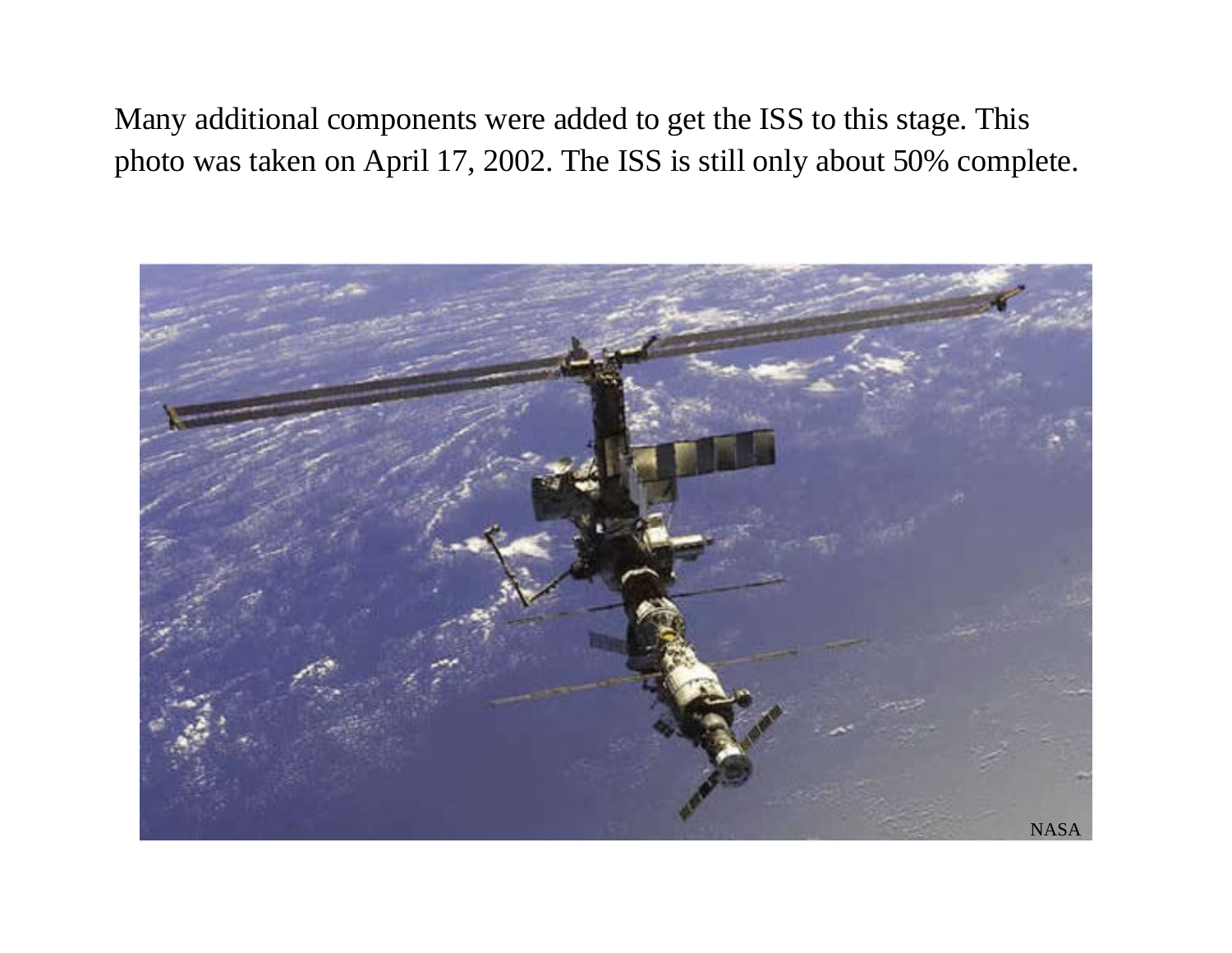This drawing gives you a sense of how much larger and complex the completed ISS will be. The white arrow indicates the tip of one of Zvezda's solar panels.

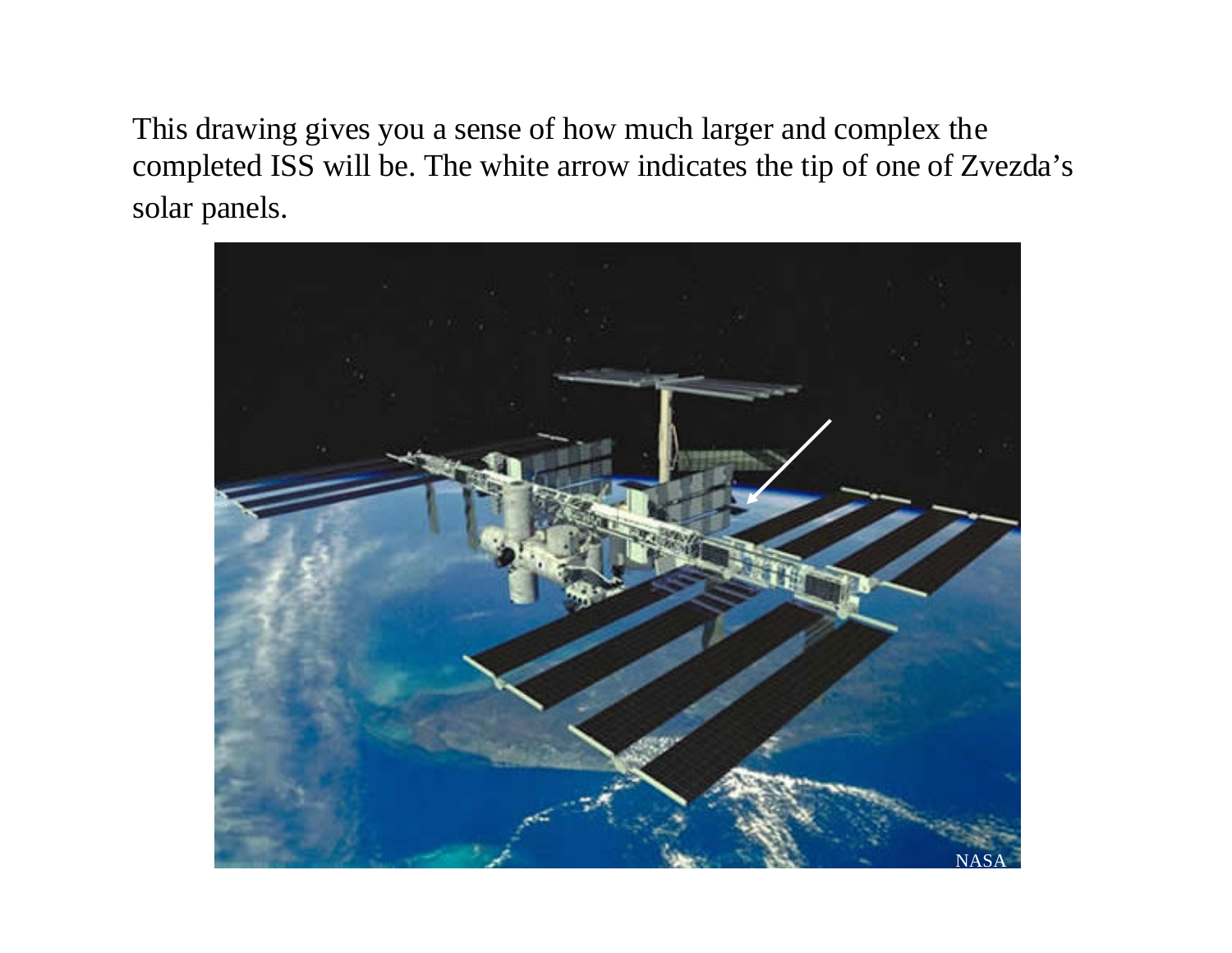For more information about the ISS, visit the following Web sites.

*To get the real-time location of the ISS, go to http://spaceflight.nasa.gov* And click the link Where is the station? at the bottom of the page.

The URL below will take you to a Japanese Web site which has a major collection of NASA and other photographs and drawings of the ISS under construction. The images in this presentation were drawn from that Web site.

http://spaceboy.nasda.go.jp/lib/station/station/e/construction\_01\_e.html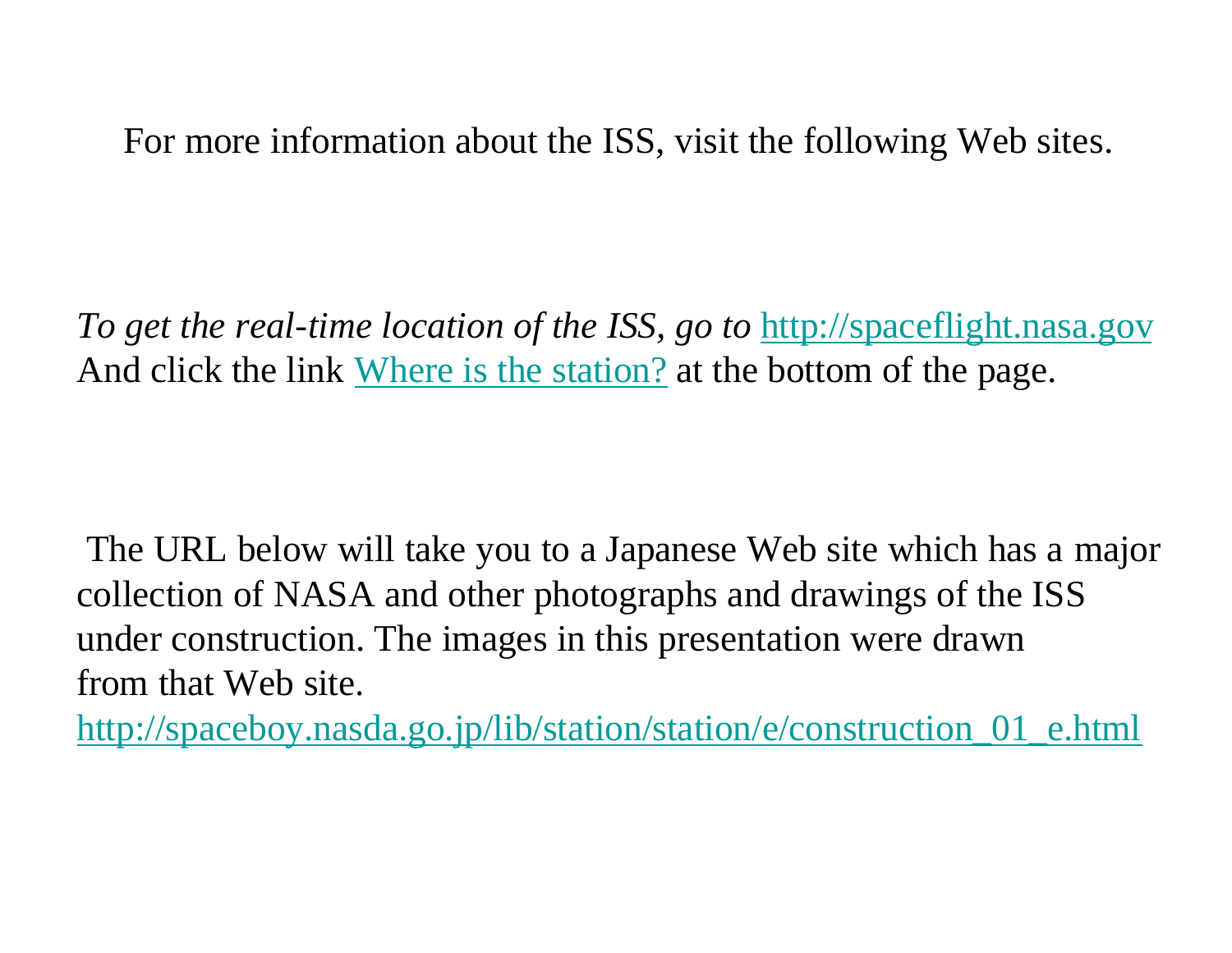Here the Personal Satellite Assistant (PSA) is being tested in a zero-gravity simulator at NASA Ames Research Center in California. Computer-controlled cranes support the PSA and follow it whenever the fans are moving it.

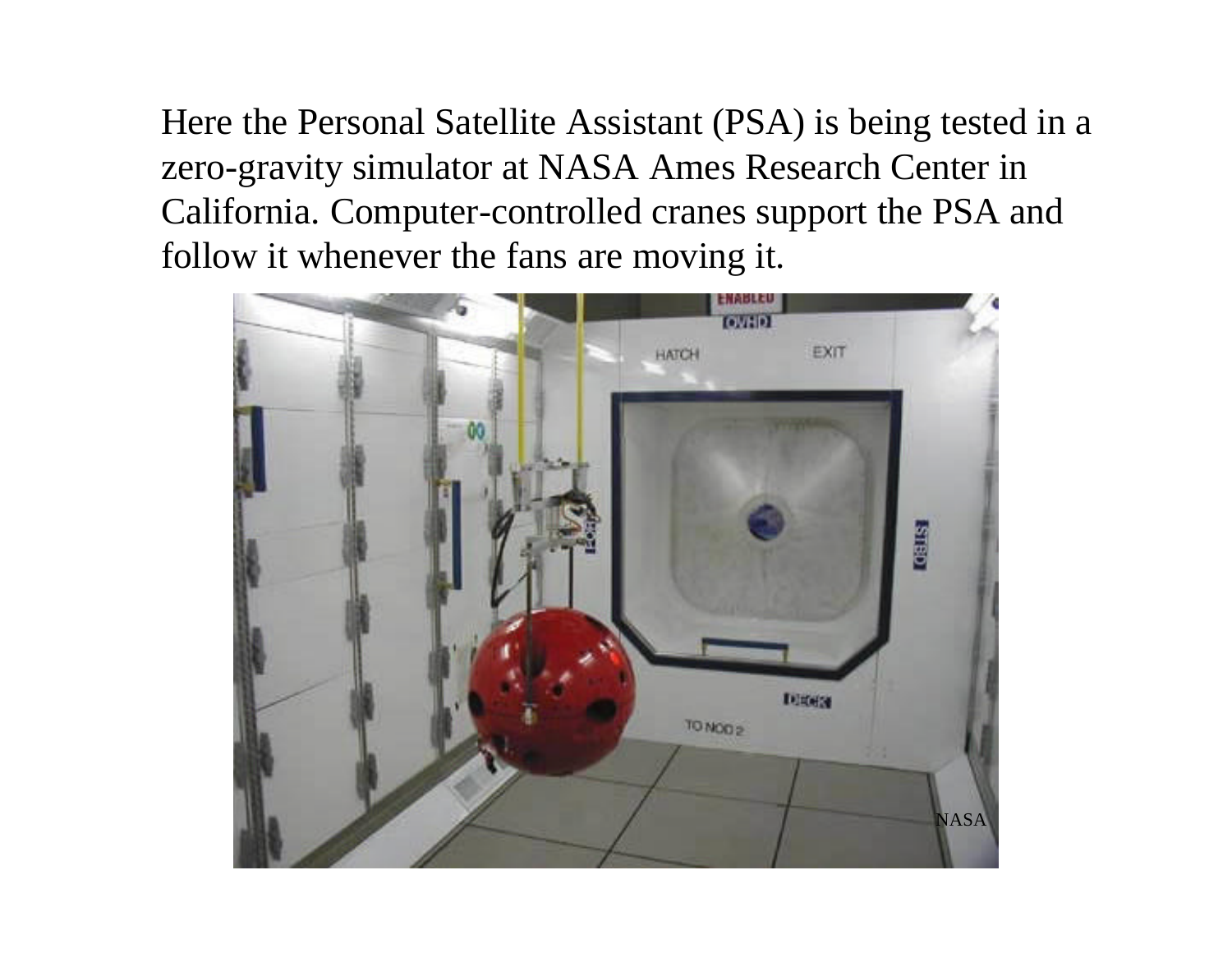The PSA is not scheduled to be in the ISS for several more years. This is a preview of how it might appear as it moves around the ISS.

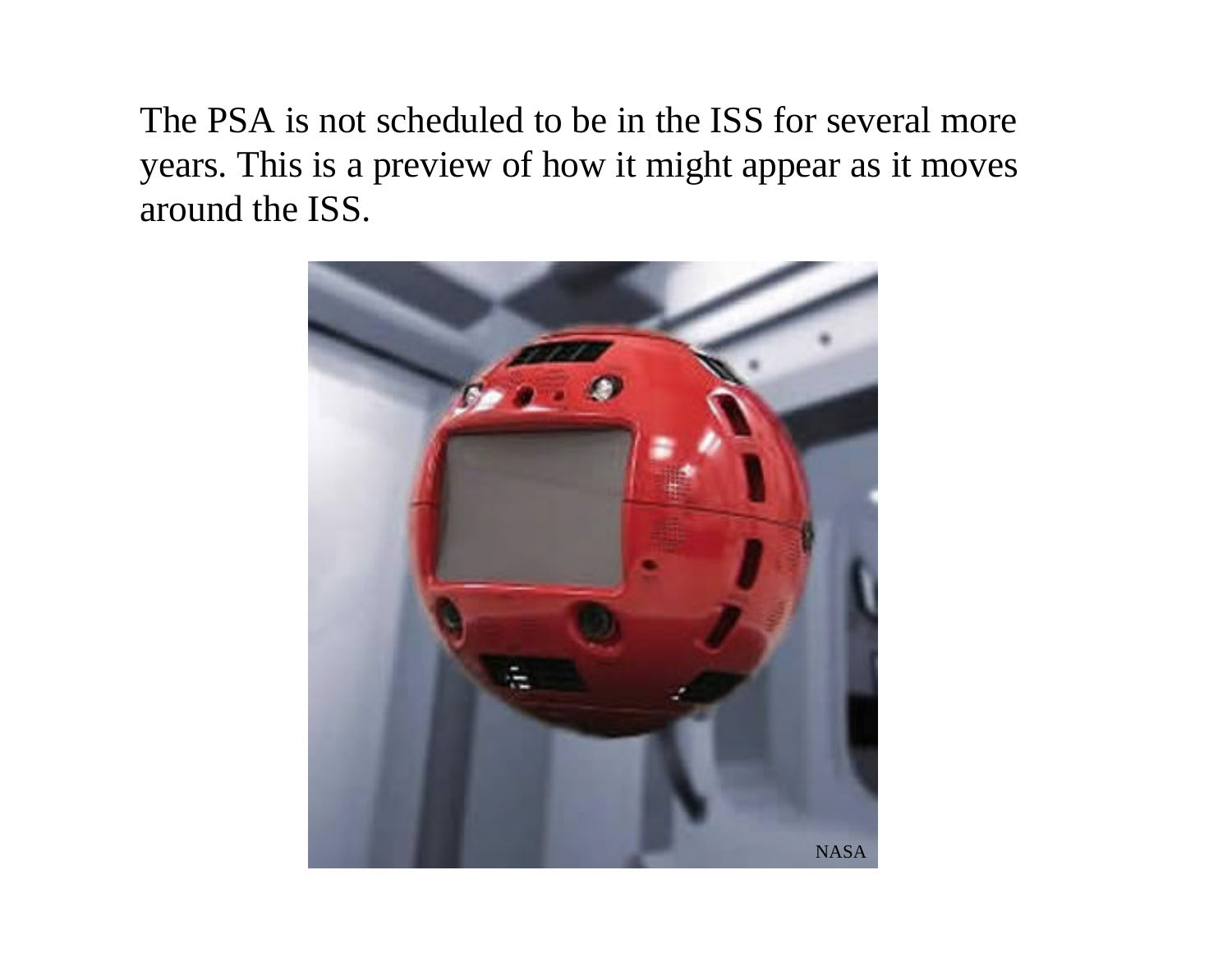This labeled image of the PSA will give you some sense of the equipment it carries and the functions it can perform.